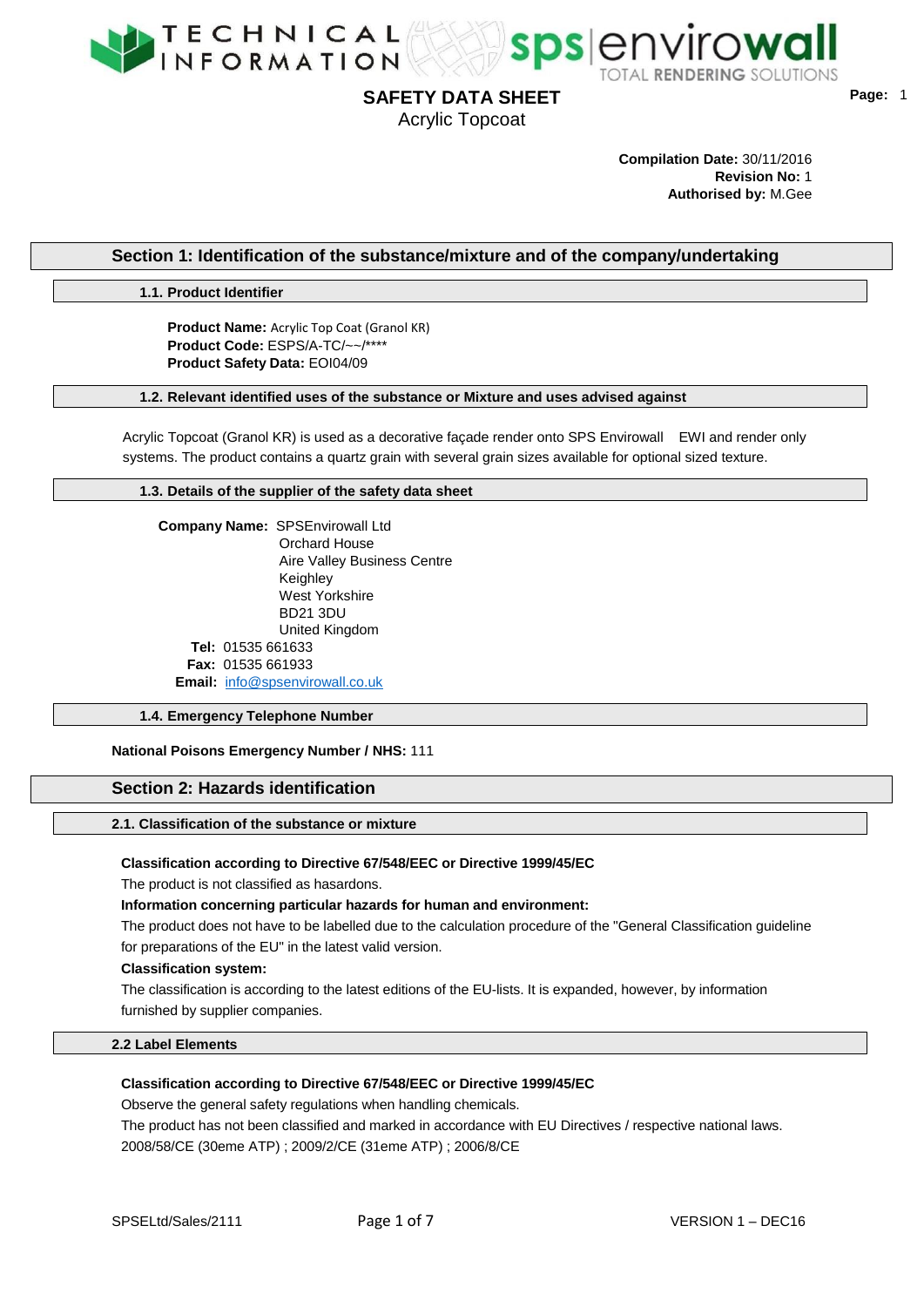



spsenvirowa

Acrylic Topcoat

· **Special labelling of certain preparations:**

Safety data sheet available for professional user on request.

· **Other hazards**

## **Environmental Information :**

The product presents no particular risk to the environment, provided the disposal requirements (see section 13) and national or local regulations are complied with.

**PBT (persistant bioaccumulable Toxique) :**

Not applicable.

# **vPvB (very persistant bioaccumulable)**

Not applicable.

# **2.3. Other Hazards**

No further relevant information available

# **Section 3: Composition/information on ingredients**

#### **3.2. Mixtures**

No substances fulfil the criteria set out in Annex ll, Part A of the REACH Regulation (EC) No 1907/2006 **Dangerous component:**

| Index | <b>Nom IUPAC</b>                | (CE) 1272/2008 | 67/548/CEE    | Concentration |
|-------|---------------------------------|----------------|---------------|---------------|
| A     | Solvent naphta aromatique leger | GHS02. H226    | Xn: N         |               |
|       | No CAS : 64742-95-6             | GHS08, H304    | R10. R37      |               |
|       | No EC : 265-199-0               | GHS09, H411    | R65. R66. R67 | $\leq 2.5\%$  |
|       |                                 | GHS07, H336    | R51/53        |               |

# **Section 4: First aid measures**

### **4.1. Description of first aid measures**

**Skin Contact:** Generally the product does not irritate the skin. **Eye Contact:** Rinse opened eye for several minutes under running water. **Ingestion:** If symptoms persist consult a doctor. **Inhalation:** Supply fresh air; consult a doctor in case of complaints.

#### **4.2. Most important symptoms and effect, both acute and delayed**

No further relevant information available.

## **4.3. Indication of any immediate medical attention and special treatment needed**

No further relevant information available

## **Section 5: Fire-fighting measures**

# **5.1. Extinguishing media**

#### **Not Flammable**

**Extinguishing media**: Suitable extinguishing media for the surrounding fire should be used. Use water spray to cool containers.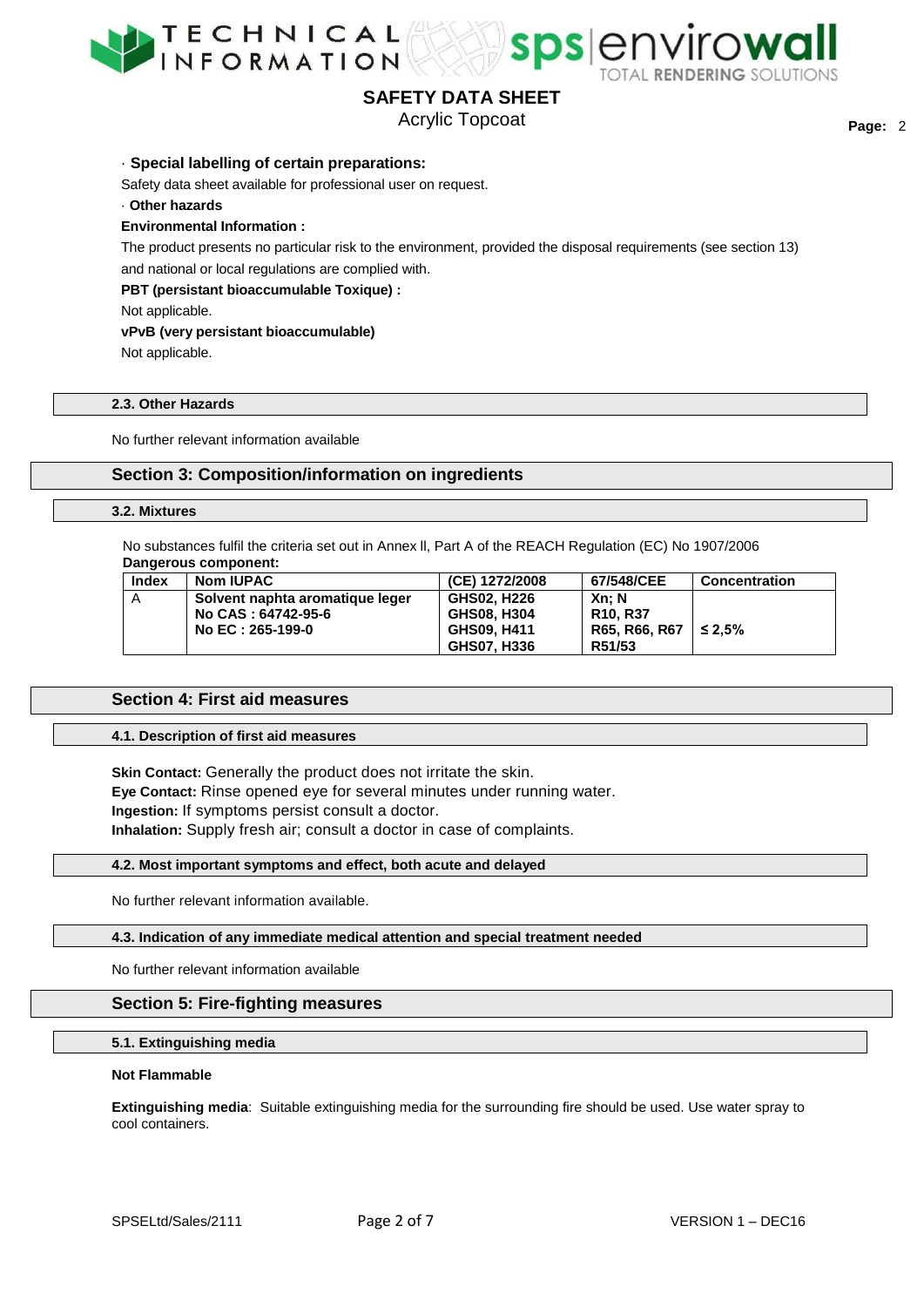



sps envirowall

Acrylic Topcoat

#### **5.2. Special hazards arising from the substance or mixture**

**Exposure hazards:** In combustion emits toxic fumes.

#### **5.3. Advice for fire-fighters**

**Advice for fire-fighters:** Wear self-contained breathing apparatus. Wear protective clothing to prevent contact with skin and eyes.

# **Section 6: Accidental release measures**

**6.1. Personal precautions, protective equipment and emergency procedures**

**Personal precautions:** Not required.

**6.2. Environmental precautions**

**Environmental precautions:** Dilute with plenty of water. Do not allow to enter sewers/ surface or ground water.

#### **6.3. Methods and material for containment and cleaning up**

**Clean-up procedures:** Absorb with liquid-binding material (sand, diatomite, acid binders, universal binders, sawdust).

#### **6.4. Reference to other sections**

No dangerous substances are released. See Section 7 for information on safe handling. See Section 8 for information on personal protective equipment. See Section 13 for disposal information

# **Section 7: Handling and storage**

## **7.1. Precautions for safe handling**

**Handling requirements:** Use in well ventilated area.

**Fire prevention:**

Prevent access by unauthorised personnel.

## **Recommended equipment and procedures :**

For personal safety see section 8

Observe precautions stated on label and also industrial safety regulations.

## **Prohibited equipment and procedures :**

Smoking, eating and drinking are prohibited in premises where the preparation is used.

#### **7.2. Conditions for safe storage, including any incompatibilities**

Keep container tightly closed. Protect from frost.

12 month shelf life if unopened.

# **Packaging :**

Always keep in containers made from the same material as the original one.

# **7.3. Specific end use(s)**

No data available.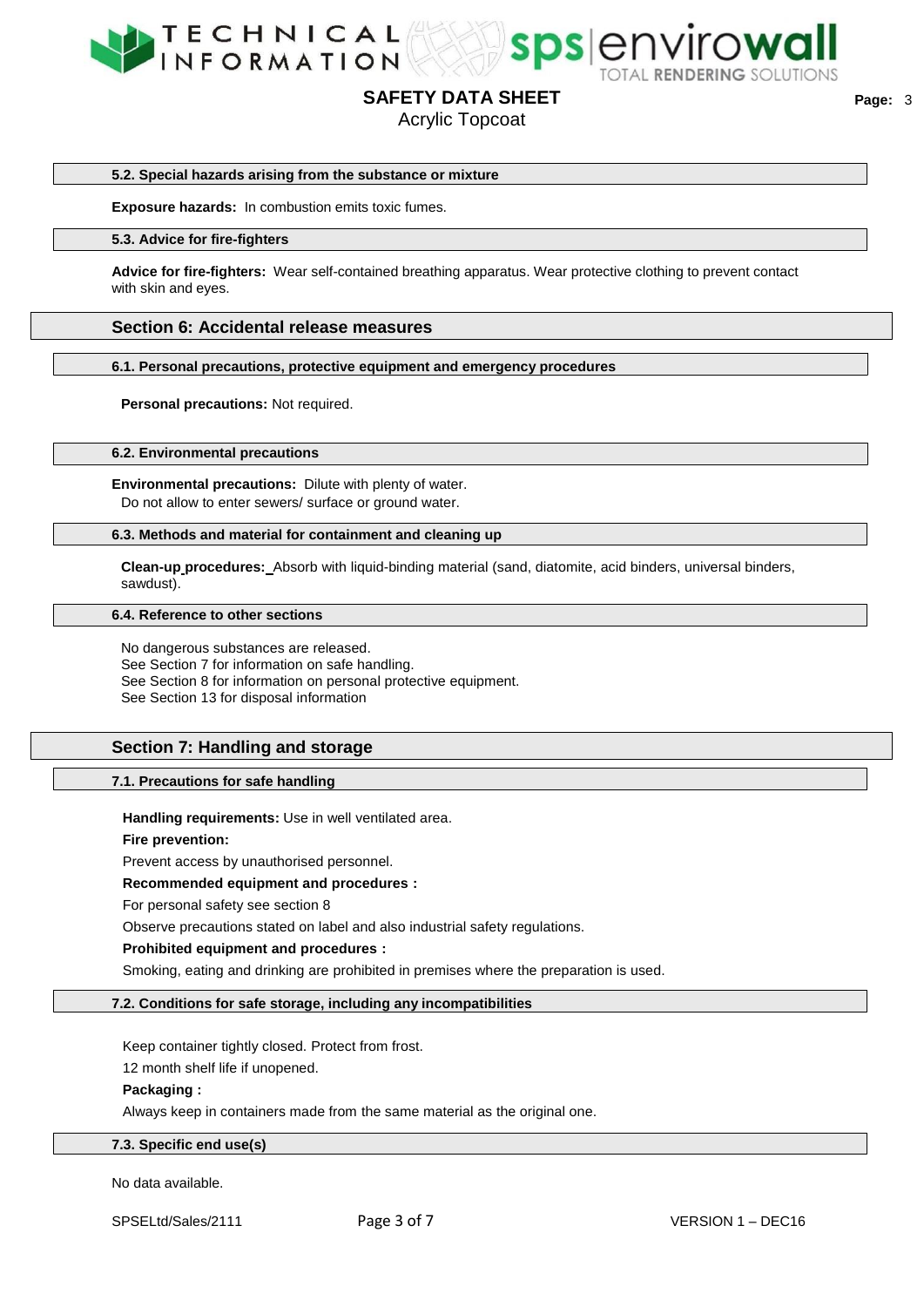



Acrylic Topcoat

# **Section 8: Exposure controls/personal protection**

#### **8.1. Control parameters**

#### **Ingredients with limit values that require monitoring at the workplace:**

The product does not contain any relevant quantities of materials with critical values that have to be monitored at the workplace.

#### **Additional information:**

Based on references valid at the time of compilation

## **Exposure controls**

**Engineering controls:**

Avoid mucous, eyes and hands contact.

#### **Individual protection measures, such as personal protective equipment**:

#### **Eye and face protection:**

Avoid contact with skin and eyes

Provide personnel with safety gloves (EN166)

Envisage in the vicinity a clean water container or an ocular fountain in the event of projection in the eyes.

# **8.2. Exposure controls**

**Engineering measures:** Ensure there is sufficient ventilation of the area. **Respiratory protection:** Self-contained breathing apparatus must be available in case of emergency. **Hand protection:** Protective gloves. **Eye protection:** Tightly fitting safety goggles. Ensure eye bath is to hand. **Skin protection:** Protective clothing.

# **Section 9: Physical and chemical properties**

## **9.1. Information on basic physical and chemical properties**

| <b>General Information</b>                                 |                                               |  |  |  |
|------------------------------------------------------------|-----------------------------------------------|--|--|--|
| Appearance:                                                |                                               |  |  |  |
| Form:                                                      | Pasty                                         |  |  |  |
| Colour:                                                    | According to product specification            |  |  |  |
| Odour:                                                     | Characteristic                                |  |  |  |
| Odour threshold:                                           | Not determined.                               |  |  |  |
| pH Value:                                                  | 8.5                                           |  |  |  |
| Change in condition                                        |                                               |  |  |  |
| <b>Melting point/Melting range:</b>                        | 0°C                                           |  |  |  |
| <b>Boiling point/Boiling range:</b>                        | $100^{\circ}$ C                               |  |  |  |
| Flash point:                                               | Not applicable                                |  |  |  |
| Flammability (solid, gaseous):                             | Not applicable                                |  |  |  |
| Ignition temperature:                                      | Not applicable                                |  |  |  |
| <b>Decomposition temperature:</b>                          | Not determined                                |  |  |  |
| Self-igniting:                                             | Product is not self igniting                  |  |  |  |
| Danger of explosion:                                       | Product does not present an explosion hazard. |  |  |  |
| <b>Explosion limits:</b>                                   |                                               |  |  |  |
| Lower: Not determined.                                     |                                               |  |  |  |
| Upper: Not determined,                                     |                                               |  |  |  |
| Vapour pressure at 20°C:                                   | 23 hPa                                        |  |  |  |
| Density at 20°C:                                           | $1.8$ g/cm <sup>3</sup>                       |  |  |  |
| <b>Relative density:</b>                                   | Not determined.                               |  |  |  |
| Vapour density:                                            | Not determined.                               |  |  |  |
| <b>Evaporation rate:</b>                                   | Not determined.                               |  |  |  |
| Solubility in / Miscibility with water:<br>Fully miscible. |                                               |  |  |  |
| Segregation coefficient (n-octanol/water): Not determined. |                                               |  |  |  |
| <b>Viscosity:</b>                                          |                                               |  |  |  |
| Dynamic at 20°C:                                           | 135 mPas                                      |  |  |  |
| Kinematic:                                                 | Not determined.                               |  |  |  |
|                                                            |                                               |  |  |  |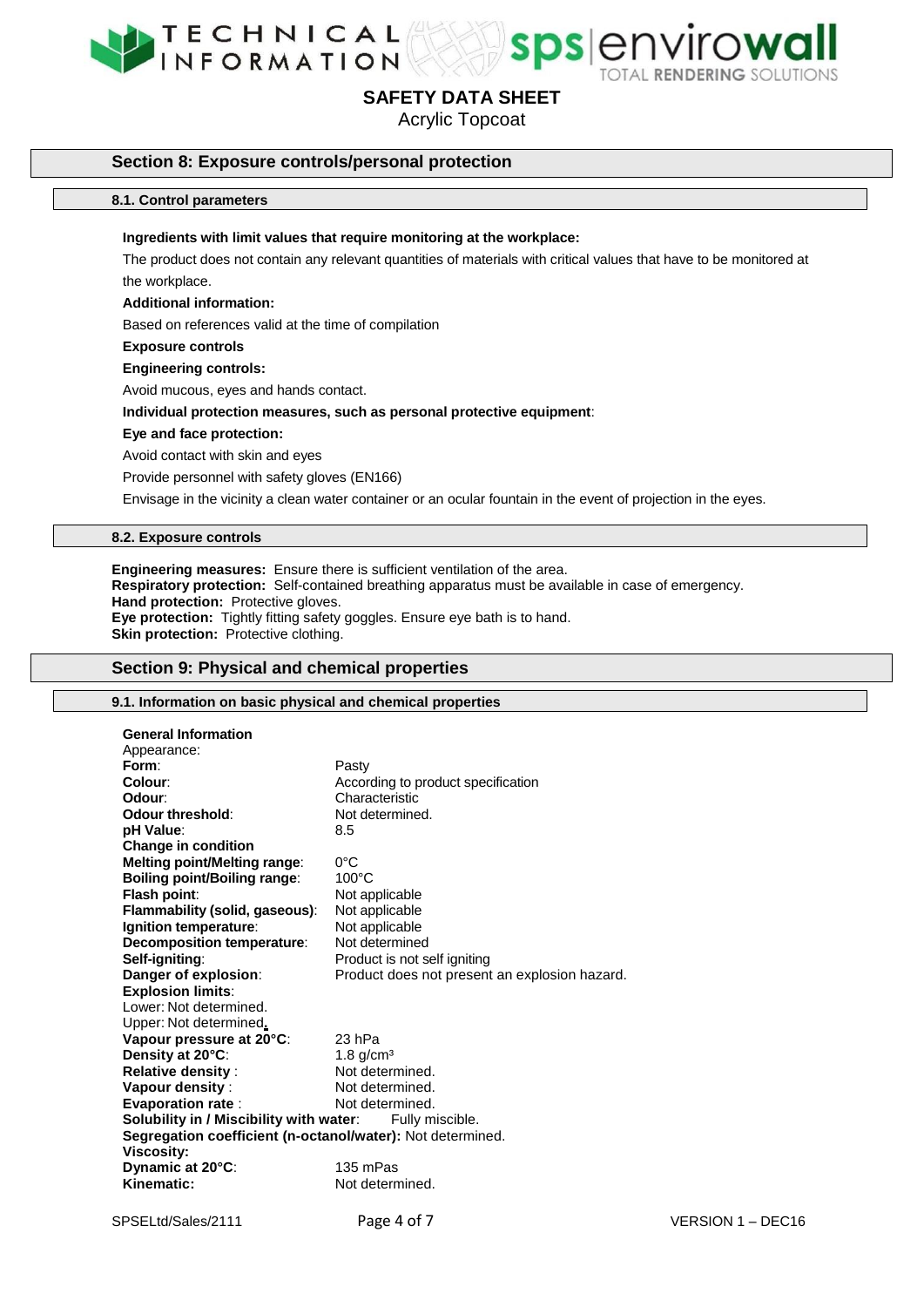



Acrylic Topcoat

**9.2. Other information**

No data available.

# **Section 10: Stability and reactivity**

#### **10.1. Reactivity**

No further relevant information available.

#### **10.2. Chemical stability**

The chemical is stable at the handling and storage conditions recommended per section 7 of the data sheet.

## **10.3. Possibility of hazardous reactions**

No dangerous reactions known.

#### **10.4. Conditions to avoid**

No further relevant information available.

#### **10.5. Incompatible materials**

No further relevant information available.

# **10.6. Hazardous decomposition products**

No dangerous products known.

# **Section 11: Toxicological information**

## **11.1. Information on toxicological effects**

**Acute toxicity:**

No toxicological data available on the substance.

#### **Préparation**

There is no toxicological data available on the product itself.

# **Additionna toxicologique information:**

The product is not subject to classification according to the calculation method of the General EU Classification Guidelines for Preparations as issued in the latest version.

When used and handled according to specifications, the product does not have any harmful effects in our experience and the information provided to us.

# **Section 12: Ecological information**

# **12.1. Toxicity**

No further relevant information available.

#### **12.2. Persistence and degradability**

No further relevant information available.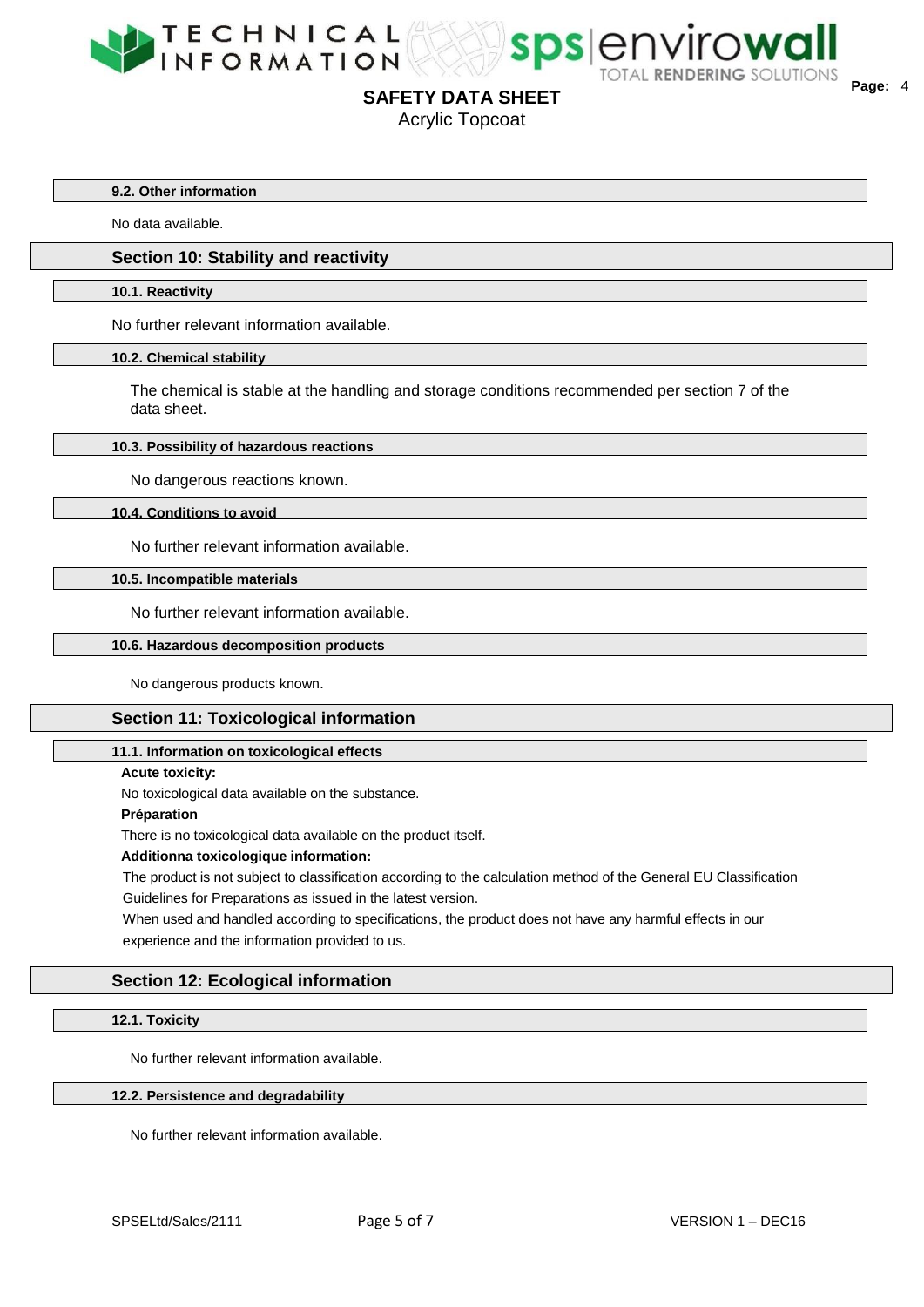



Acrylic Topcoat

# **12.3. Bioaccumulative potential**

No further relevant information available.

#### **12.4. Mobility in soil**

No further relevant information available.

# **12.5. Results of PBT and vPvB assessment**

Not Applicable

# **12.6. Other adverse effects**

No further relevant information available.

#### **General notes:**

Water hazard class 1 (German Regulation) (Self-assessment): slightly hazardous for water. Do not allow undiluted product or large quantities of it to reach ground water, water course or sewage system.

# **Section 13: Disposal considerations**

# **13.1. Waste treatment methods**

Dispose of in compliance with all local and national regulations. Do not wash into the watercourse or dispose of in drains

## **Section 14: Transport information**

Not regulated for transportation

Transport product in compliance with provisions of the ADR for road, du RID for rail, IMDG for sea and ICAO/IATA for air (ADR 2011-IMDG 2010- ICAO/IATA 2012)

# **Section 15: Regulatory information**

## **15.1. Safety, health and environmental regulations/legislation specific for the substance or mixture**

No further relevant information available.

# **15.2. Chemical Safety Assessment**

No further relevant information available.

# **Section 16: Other information**

**Other information**: This safety data sheet is prepared in accordance with Commission Regulation (EU) No. 453/2010.

**Legal disclaimer:** The above information is believed to be correct but does not purport to be all inclusive and shall be used only as a guide. This company shall not be held liable for any damage resulting from handling or from contact with the above product.

Since the user's working conditions are not known by us, the information supplied on this safety data sheet is based on our current level of knowledge and on national and community regulations.